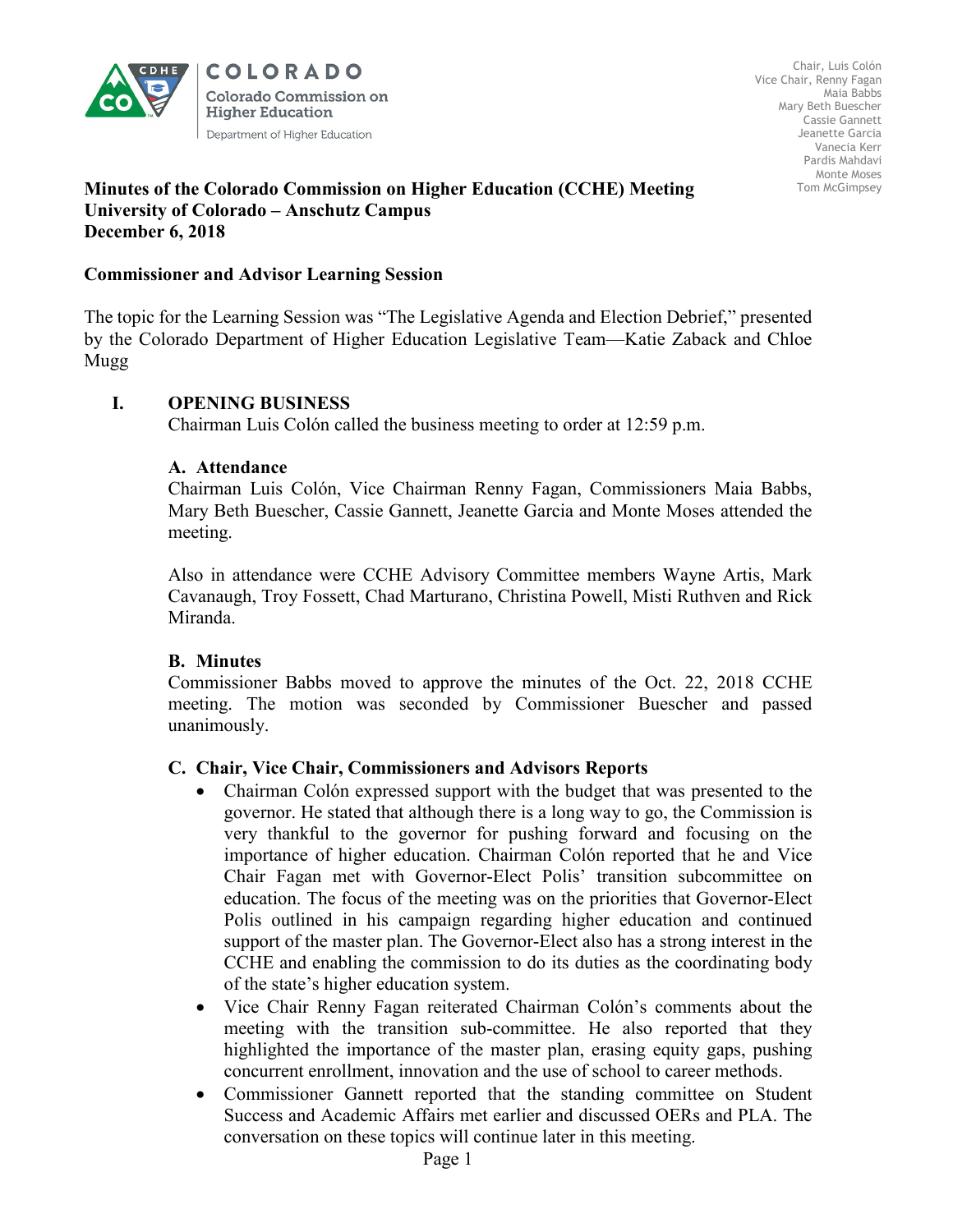- Commissioner Babbs reported on the meeting of the Fiscal Affairs and Audit Committee. They are working on the capital project prioritization process and discussed the criteria involved in prioritization. Commissioner Babbs also thanked CDHE financial analyst Lauren Lopez for her work in preparing for the meeting and gathering a large amount of information and data for the committee.
- Mr. Troy Fossett, Student Advisor, reported that he will be working with Dr. Kim Poast and Carl Einhaus to form a student advisory group enabling him to relay the student voice from across the state to the Commission.
- Mr. Rick Miranda, Academic Council Representative, announced that there will be a day long workshop on digital learning with CSU and Colorado Technical University at the end of January.

# **D. Executive Director Report**

• Executive Director Baer reiterated that the department will begin a process to look at the funding formula currently in use and start an aggressive push to revise that formula as efficiently as possible with a commitment to transparency and openness and alignment to our policy goals. Dr. Baer explained that the goal is to have something ready to submit with our department's budget request next fall to the incoming governor for incorporation in the FY 20/21 budget. The department welcomes the engagement from commissioners.

Vice Chair Fagan moved to ask the Executive Director to make revising the funding formula a priority with utmost transparency in the process. The motion was seconded by Commissioner Moses and passed unanimously.

- There will be a convening of governing boards Dec. 11. This is in accordance with a law passed last year requiring all state appointed boards to receive annual training on the roles and responsibilities of board members. Broader conversations about public narratives regarding higher education will take place, and Dr. Baer encouraged all commissioners to attend.
- Dr. Baer reported on roundtable discussions he has participated in around the state focused on various diverse groups (young men of color and immigrant and DACA students).
- Governor Hickenlooper signed an executive order banning vaping on the grounds of state buildings, and this has an impact on all college campuses. the Department has been working directly with institutions on the implementation and enforcement of this new order.
- Education Secretary Betsy DeVos and the Federal Department of Education released new proposed rules around Title IX, and staff are working on both analyzing them and understanding the implications of them.
- Dr. Baer announced that as of Dec. 1, , Inta Morris will take on the roles of COO/CFO. Andrew Rauch will move on to HCM Strategists at the end of the month and was thanked for his work at the department.

## **E. Public Comment**

Brandon Thierry, an elected representative of the State Student Advisory Council, announced that the Council strongly supports approval of consent item III, D,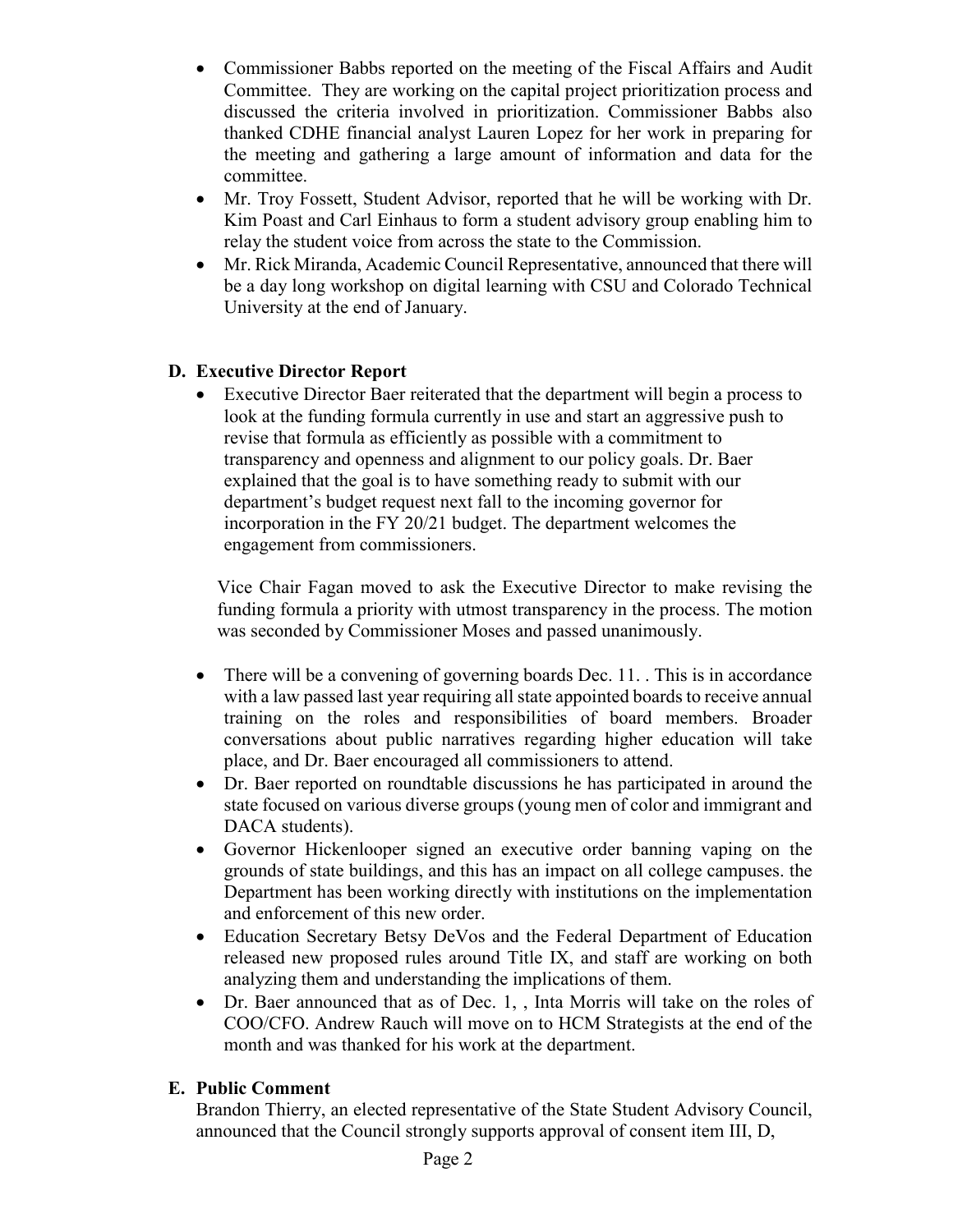Approval of Bachelor of Applied Science Program in Respiratory Therapy at Pueblo Community College.

# **II. Campus Welcome and Master Plan Progress**

**A.** University of Colorado-Anschutz Campus Chancellor Don Elliman welcomed the commission to campus and talked about the University of Colorado Anschutz Campus, its creation, mission and accomplishments.

# **III. Consent Items**

- **A. Updated Admission Index: Incorporating New Concordance Advice from ACT & College Board (SAT)** – Carl Einhaus
- **B. Five-Year State Funded Capital Program List –** Lauren Lopez
- **C. Two-Year Cash Funded Capital Program List** Lauren Lopez
- **D. Approval of Bachelor of Applied Science Program in Respiratory Therapy at Pueblo Community College** – Dr. Chris Rasmussen
- **E. Proposed additions to CCHE Policy I, Part V: Authority for Aims Community College to offer the Bachelor of Science in Nursing completion degree** – Dr. Chris Rasmussen
- **F. Degree Authorization Act - Recommendation for Approval of Authorization Renewals** – Heather Delange
- **G. Degree Authorization Act – Liberty University – Recommendation of Approval for Renewal of Authorization** – Heather Delange

 Commissioner Gannett moved to approve consent items A though G. The motion was seconded by Commissioner Buescher and unanimously passed.

## **IV. Discussion Items**

- **A. Open Educational Resources (OER) Grant Program** *–* Spencer Ellis Mr. Ellis was joined by Ms. Brittany Dudek, from the Colorado Community College System, and Dr. Jonathan Poritz, from Colorado State University-Pueblo, to present on the OER grant program and OER efforts in the state. This included the request for proposals (RFP), scoring rubric, list of proposals for the first cycle of grant funding and the OER Council and staff's plan for outreach and expansion of OER adoption in the state. Staff emphasized the broad parameters in year one and Council's intent to fund as many qualified proposals as possible, given the grant budget in year one. It was noted by Advisor Ruthven that CDHE should continue to work with CDE colleagues to ensure the reach of OER into concurrent enrollment sphere of instruction. Mr. Ellis ensured Advisor Ruthven that her staff would be invited to a future OER Council meeting. Mr. Ellis noted the shortlist of grantees needing final approval in the form of a consent agenda item would appear at the Commission's February 2019 meeting and encouraged any questions, and further involvement from Commissioners and others at any point.
- **B. Affordability White Paper- follow up from October Learning Session** Katie Zaback and the Department of Higher Education Budget Services Team - Emily Burns, Emma Fedorchuk, Lauren Lopez and Katie Wagnon

This was a continuation on the conversation of affordability from the October meeting when three national experts presented different ways to define